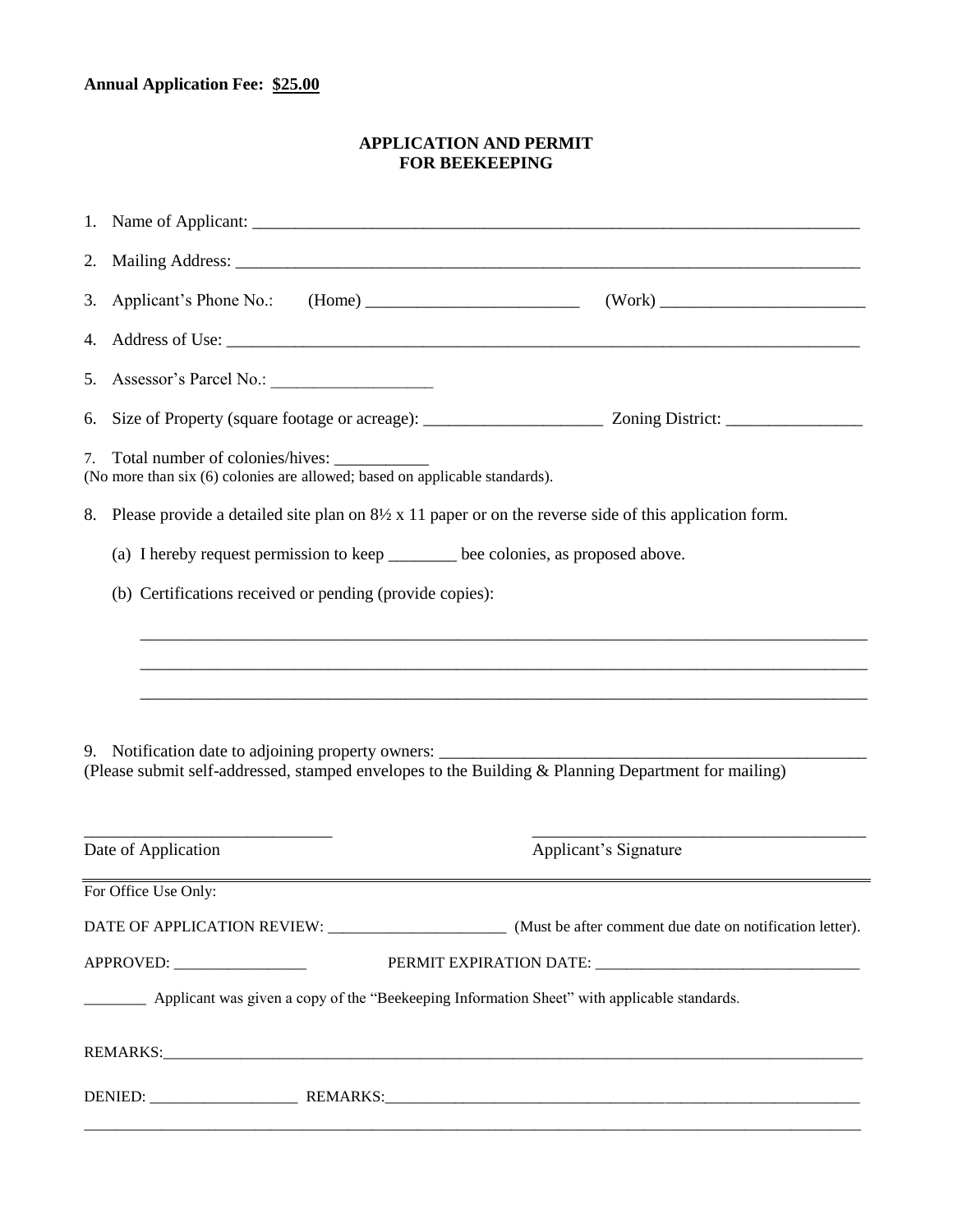## NOTIFICATION OF INTENT FOR BEEKEEPING

| Property Owner Name: Name:                                                                                                                                                                              |
|---------------------------------------------------------------------------------------------------------------------------------------------------------------------------------------------------------|
|                                                                                                                                                                                                         |
| The following person has filed an application with the City of Colville expressing their intent to keep bees as<br>proposed below, in accordance with Chapter 17.64.200 of the Colville Municipal Code: |
|                                                                                                                                                                                                         |
|                                                                                                                                                                                                         |
|                                                                                                                                                                                                         |
| Total number of colonies/hives proposed: __________<br>See enclosed site plan for location of hives.<br>(No more than six (6) colonies are allowed; based on applicable standards).                     |
| Justification (Please explain what characteristics of the proposal justify granting the request):                                                                                                       |
|                                                                                                                                                                                                         |
|                                                                                                                                                                                                         |
|                                                                                                                                                                                                         |
|                                                                                                                                                                                                         |
| The applicant is required to provide notification to all adjoining property owners, not including<br>rights-of-way, at least 10 days prior to receiving permit approval from the city.                  |
| Please submit your questions or comments to the City of Colville Building & Planning Department                                                                                                         |
| No response by this date will be considered as no objection to the approval of this application.                                                                                                        |
| You may respond in writing or in person to:                                                                                                                                                             |
| Colville City Hall<br>$(509)684 - 5096$<br>Building & Planning<br>Fax: (509)684-5030<br>170 S. Oak Street<br>Colville, WA 99114                                                                         |

\_\_\_\_\_\_\_\_\_\_\_\_\_\_\_\_\_\_\_\_\_\_\_\_\_\_\_\_\_\_\_\_\_\_\_\_\_\_\_\_\_\_\_\_ \_\_\_\_\_\_\_\_\_\_\_\_\_\_\_\_\_\_\_\_\_\_\_\_\_\_\_\_\_\_\_

The City website is: [www.colville.wa.us](http://www.colville.wa.us/) See Building & Planning for e-mail addresses.

Thank you for your time and consideration!